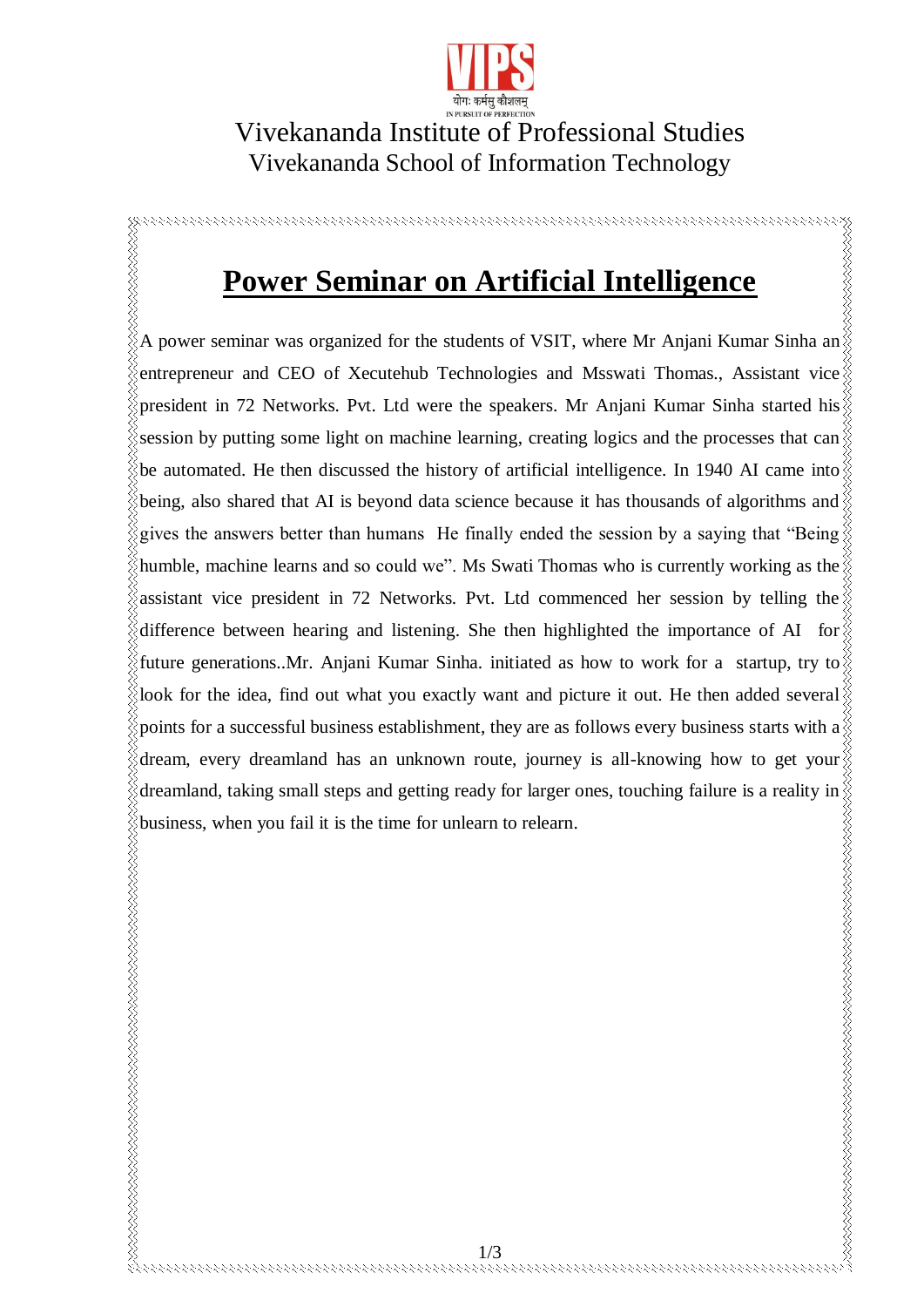

## *Anti Berlig Alarges*<br>
Vivekananda Institute of Professional Studies<br>
Vivekananda School of Information Technology Vivekananda School of Information Technology